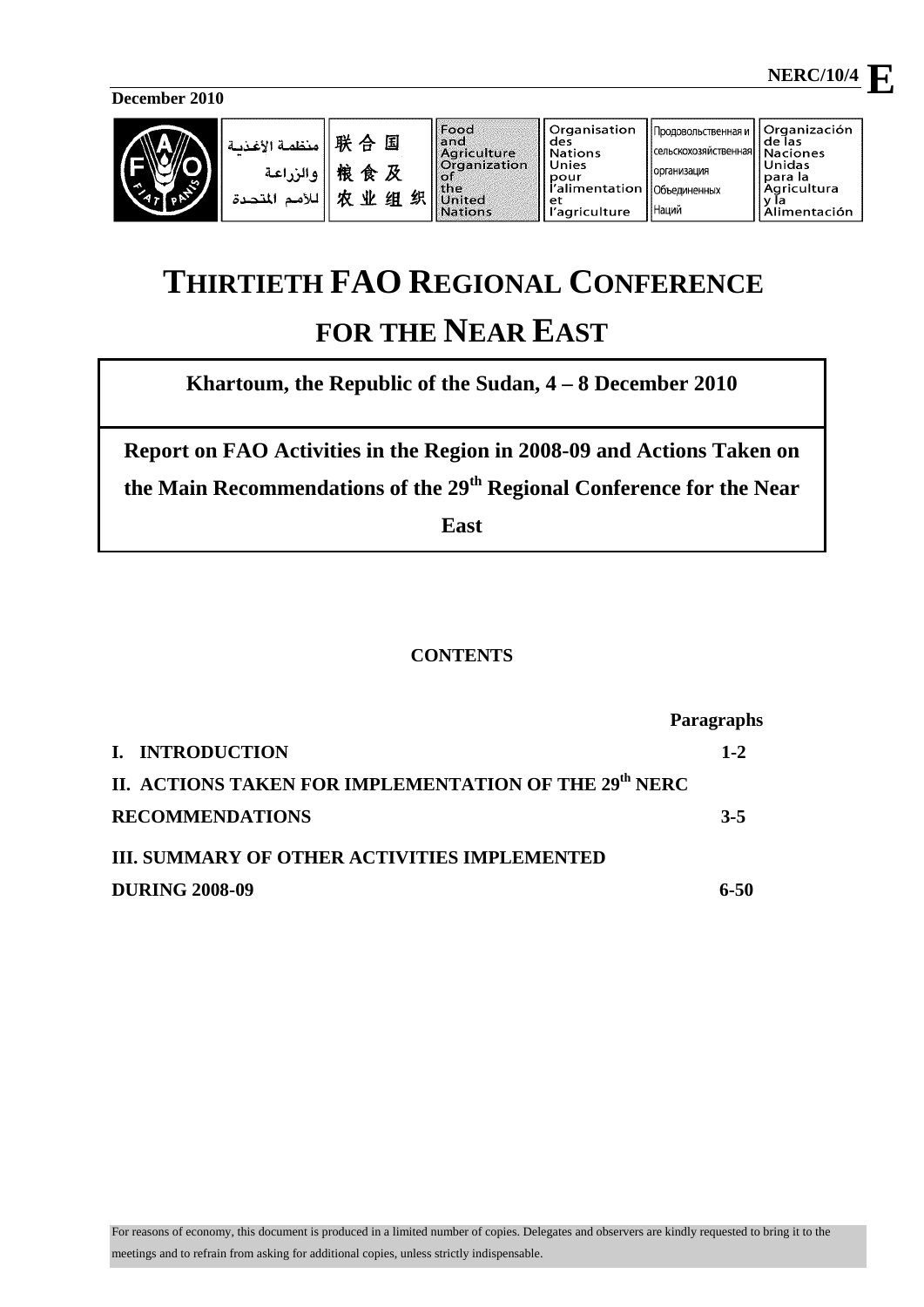#### **I. Introduction**

- 1. The 30 Member Countries of the FAO Regional Conference for the Near East represent 10 percent of the world population, 6 percent of the world agricultural labor force and contribute about five percent of the world Gross Domestic Product (GDP). Nonetheless, in 2005–2007 the Region was home to some 93 million hungry people, equal to about ten percent of the world's hungry. In 2000–2002 the number of undernourished in the region had been estimated at 88 million.
- 2. As shown in Table 1, huge disparities exist among Region countries in terms of the level and prevalence of undernourishment and in the progress in meeting MDG targets on hunger. About 80 percent of the undernourished people in the region live in Pakistan, Iraq, Afghanistan, Sudan, Somalia and Yemen. However, it is worth noting that in more than half the Region countries, the proportion of undernourished people is less than five percent of their total populations.

## **II. Actions Taken for the Implementation of the 29th FAO Regional Conference Recommendations**

#### 3. **General Recommendations**

#### *a) Provide the necessary technical support, in collaboration with ICARDA, on the Black Stem Rust wheat disease known as Ug99;*

FAO launched its Wheat Rust Disease Global Programme (WRDGP) in July 2008 to complement the efforts of its research partners in the Borlaug Global Rust Initiative (BGRI). Through this programme, covering 29 countries, including those in the Near East, FAO is taking the lead in supporting national governments in their preparedness to manage the Ug99 threat.

## *b) Continue its efforts for the establishment of the Animal Health Commission for the Near East and North Africa (AHCNENA);*

Two follow-up meetings were held in Cairo. The meetings recommended that each member country donate no less than USD 10 000, establish an information network and a database for animal diseases and issue quarterly reports on avian influenza.

## *c) Assistance to countries to increase their investment in agriculture*;

Country case studies on investment in agriculture were prepared for Egypt, Morocco and Sudan.

## 4. **Round Table Discussions on Climate Change: Implications for Agriculture in the**

#### **Near East**

#### *d) Provide assistance in formulating strategies and action plans for drought mitigation and early warning;*

A regional workshop on *Drought Management and Preparedness in the Region* was held in November 2008. Assistance also included: capacity building in Syria for the implementation of the country's national drought strategy; launching a drought-mitigation plan for the West Bank and Gaza; and, elsewhere in the Region, promoting the inclusion of drought measures within the framework of several on-going projects.

A drought-planning manual, *Guidelines for Drought Mitigation and Preparedness Planning*, was produced by the FAO Regional Office and widely distributed in the Region.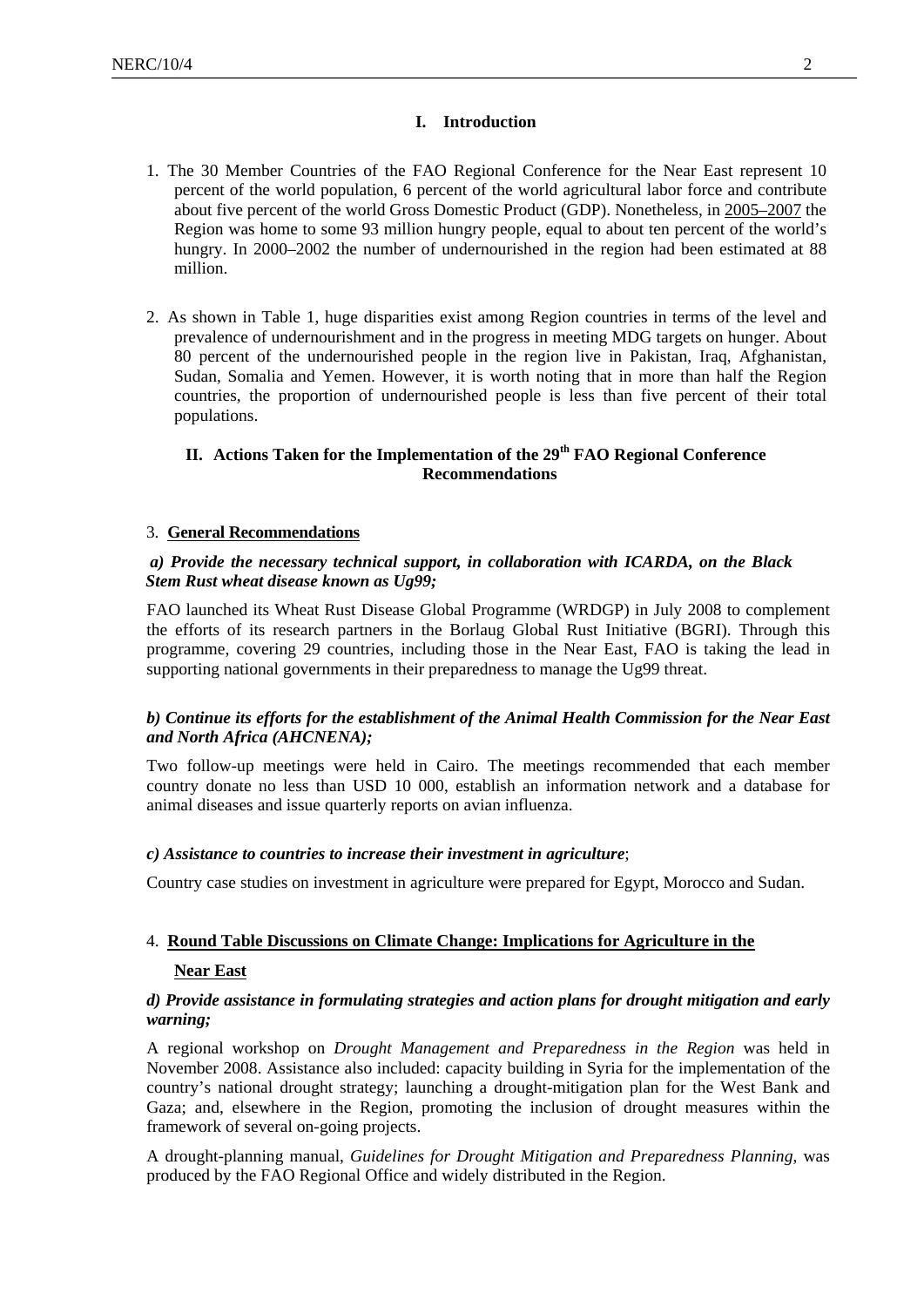## *e) Prepare studies that would examine possible impact of climate change on agriculture, food security and natural resources*;

An FAO multi-disciplinary Working Group has conducted a review of the likely climate change impacts in the Region and has prepared a regional "multi-disciplinary project concept note" to address these impacts, focusing on adaptation and mitigation measures.

## *f) To assist member countries in the promotion of practices that reduces greenhouse gas emissions*;

FAO participated actively in a series of meetings aiming at advocating policies and promoting practices that reduce greenhouse gas emissions. These included: the meeting of the – International Secretariat for Disaster Reduction (ISDR) in Cairo to launch the Regional Centre for Disaster Reduction; the ISDR meeting in Jeddah, called to prepare an Arab strategy for climate change adaptation and mitigation; and, also in Cairo, the Inter-Agency Standing Committee on Climate Change.

## *g) Work with concerned international, regional and national organizations to improve the use of tools to assess the impact of weather conditions on crops*;

Together with the World Bank and the Moroccan Government, FAO conducted a study on the *Impact of Climate Change on Moroccan Agriculture Toward the end of the 21<sup>st</sup> Century.* 

## *h) Provide technical assistance to member countries to study how small farmers could benefit from opportunities within the framework of the Clean Development Mechanism (including the carbon tax);and*

FAO and several other UN organizations are working closely with the Egyptian and Jordanian authorities for the implementation of a Joint Programme on Climate Change Risk Management that is designed to help these two countries mitigate risks of climate change with a view towards achieving MDGs and preparing for the next phase of the Kyoto Protocol.

## *i) Promote the integration of climate change preparedness, biodiversity conservation, and desertification control into natural resources management programmes and activities in the Region*.

These issues have been addressed in the above-mentioned multidisciplinary concept note.

## 5. **Near East Agriculture Towards 2050: Prospects and Challenges**

## *j) Ensure that future studies include alternative policy scenarios and their implications on the Region*;

FAO, in collaboration with the World Bank and IFAD, conducted a comprehensive study on *Improving Food Security in the Region*.

## *k) Support member countries in developing studies for their agricultural sectors by 2030 or 2050;*

FAO provided assistance to Egypt, Saudi Arabia and Yemen in formulating food and agriculture development strategies through 2015-30 that are based on a comprehensive assessment of longterm perspectives in food and agriculture.

## *l) Organize expert consultations on key policy issues involving the rapid expansion of bioenergy use;*

In June 2008, FAO organized a regional workshop on *Expansion in Bio-fuels and Soaring Food Prices and their Implications for Agricultural and Food Policies* that was attended by 12 countries.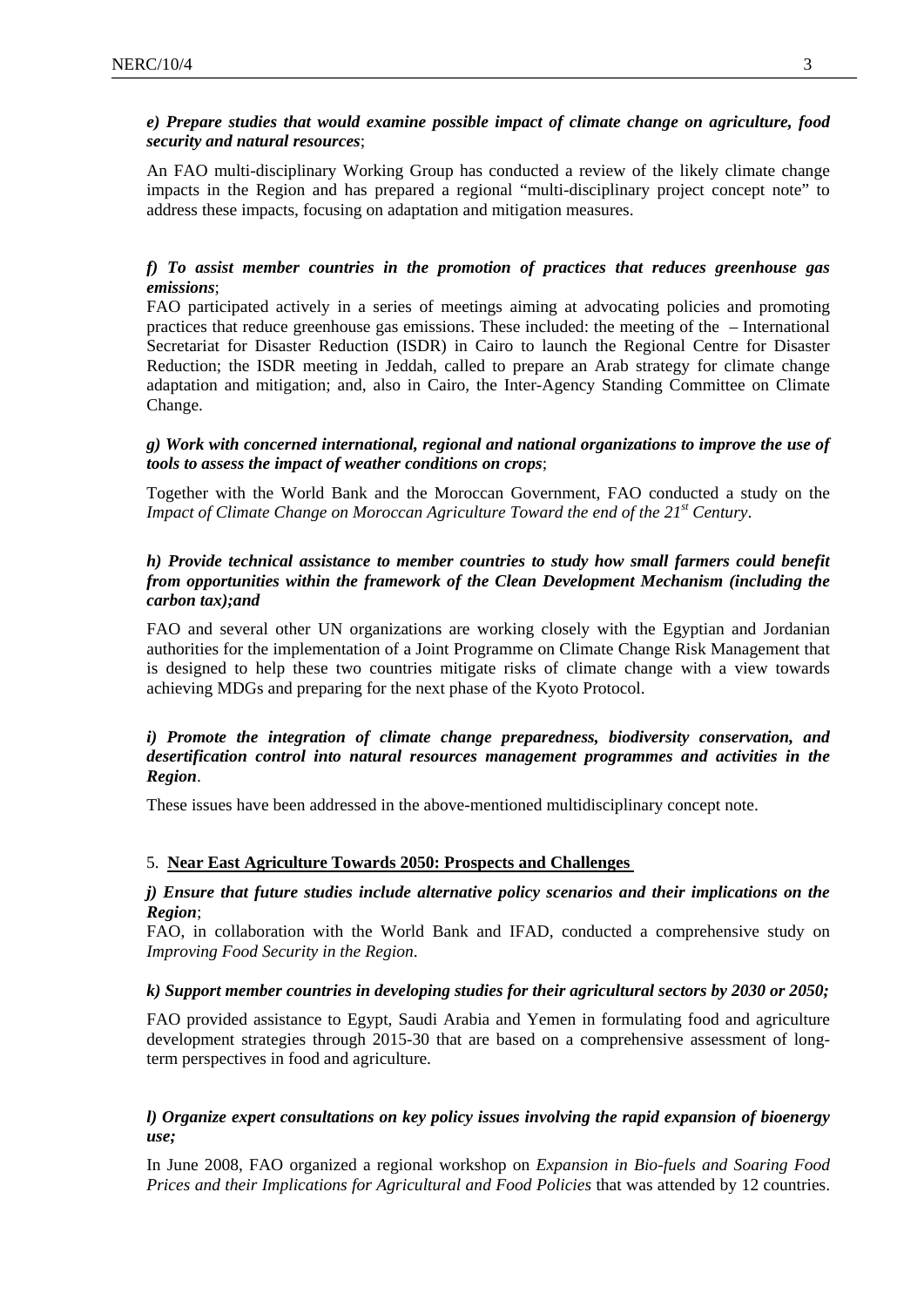In addition, FAO organized a regional symposium on *Oil Trees for Energy Production and for Valorization of Marginal Land and Water Resources* in Luxor, Egypt,in February 2009.

## *m) Facilitate analysis of sector trends in updating disease control plans that reflect reports and statistical material developed by FAO;*

FAO established decentralized units of the Emergency Center for Transboundary Animal Diseases (ECTAD) in Beirut (for the Middle East/Gulf Countries) and in Tunis (for North Africa) and developed and implemented an action plan for Highly Pathogenic Avian Influenza (HPAI) preparedness and response in the Region. The Action Plan provided a framework for improved and coordinated disease control strategies through networking activities, including laboratory, epidemiology, and communication networks and socio-economic studies. Technical advice was provided on disease recognition and sampling techniques, information systems, compensation policies, vaccine and vaccination efficacy, marketing structures and targeted surveillance (including wildlife) and international standards requirements. In addition, a regional training workshop on *Epidemiology Data and Organization for Effective Control of Transboundary Animal Diseases* was held in Cairo in February 2009.

Other regional workshops were organized by ECTAD on surveillance and diagnosis of avian influenza in Amman (November 2008) and on poultry biosecurity concepts and practices in Damascus (July 2009).

FAO's Crisis Management Centre – Animal Health responded to urgent request by Morocco for assistance in controlling an outbreak of peste des petits ruminants (PPR). The support provided by TCE and AGAH (including FAO/IAEA Joint Division expertise) supported Moroccan authorities to contain the outbreak and prevent further spread of PPR to neighboring countries.

#### *n) Support sharing of plans within the Region to contain outbreaks quickly and with minimal socio-economic damage*;

Socio-economic studies were conducted in several pilot countries to study market chains and ways to mitigate market shocks and the impact of animal diseases on poor farming communities. National preparedness plans have also been studied in selected countries to ensure that their responses to the disease are designed to protect not only overall biodiversity but the livelihoods of the most vulnerable. A regional workshop on *Improvement of Small Ruminant Production in the Near East* convened in Tunisia in November 2009*.* 

*o) Support member countries in conducting national and regional risk assessments of TADs;*  FAO provided technical assistance for accreditation of rinderpest freedom according to the pathway set by the OIE (Office International des Epizooties) as well as for control of TADs and other zoonoses such as foot and mouth disease, Rift Valley fever and brucellosi*s*. A regional training workshop on *Camel Health and Transboundary Animal Diseases* was held in Tunisia in March 2009.

In addition, a technical meeting was organized in Rome on *Brucella melitensis Infections in Eurasia and the Middle East*. Another training workshop, this time on *Risk Assessment and Epidemiology Surveillance for the Effective Control of Transboundary Animal Diseases,*  convened in Cairo in October 2009.

The FAO developed and promoted Progressive Control Pathway for foot-and-mouth disease held workshops in the region (Shiraz, Iran 2008; and Istanbul, Turkey 2009) to validate regional roadmaps for disease prevention and control, including the identification of critical control points for intervention and surveillance.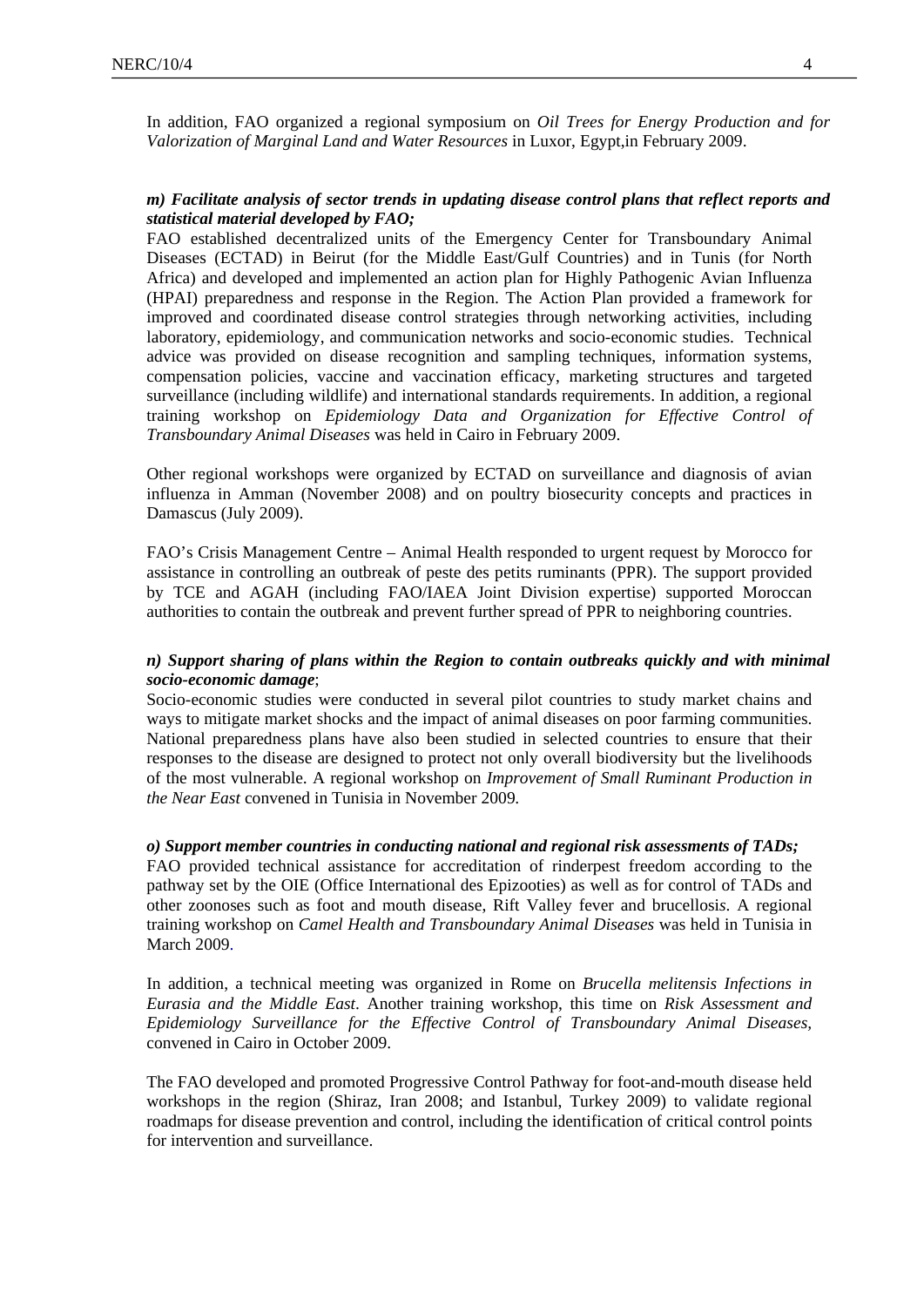A disease information database developed by FAO (TADinfo) was deployed in several countries of the region (Egypt, Iraq, Oman, WBGS and Yemen) for better animal disease information management.

#### *p) Assist members to safeguard human as well as animal health and wealth;*

During the year, FAO convened three regional capacity building workshops: (i) A workshop on *Milk Chain from Stable to Table in Countries of Near East and North Africa* was held in Amman in November 2008; (ii) a workshop on *Animal Identification, Traceability and Performance Recording* convened in Aleppo in February 2009; and (iii) a workshop to discuss *Rift Valley Disease Recognition Epidemiology and Preparedness Plans* held in Tunis in July 2009. A working session of RVF forecasting models for the Middle East was held during in Paris with the OIE (May 2009).

FAO staff have participated on several OIE-led missions to countries in the region for the evaluation and performance of the veterinary services and gap analysis.

#### 6. **Global and Regional Emergency Issues**

#### *q) Pay particular attention to requirements for capacity building;*

In close cooperation with ICARDA, short and long-term training programmes were provided in wheat rust race analysis and trap nurseries to researchers from: Afghanistan, Azerbaijan, Eritrea, Egypt, Iran, Iraq, Kazakhstan, Turkey, Yemen, Sudan, and Syria, as well as other countries outside the Region.

#### *r) Continue to coordinate closely with other UN agencies;*

Complementary training on the management and assessment of trap nurseries (in close cooperation with ICARDA and CIMMYT) has been provided to scientists from Eritrea, Egypt, Pakistan, Turkey, Yemen, Sudan, Syria, Iran, Afghanistan and Iraq.

The "One Health" agenda which encompasses a multidisciplinary and integrated approach to disease prevention and control at the human-animal-environment interface provides the backbone of the animal health strategy recently developed for Near East countries. The One Health initiative fosters strong collaboration with WHO and OIE and is to engage other relevant partners and stakeholders (i.e., UMA and GCC).

In Egypt, FAO, WHO, UNICEF and UNSIC/UNRC undertook a joint United Nations assessment of government control efforts against H5N1 influenza virus of avian origin. The report served as a basis for the revision of the existing government strategy that promoted a risk reduction and longer term control approach. In addition, key structural changes recommended by the joint UN mission are now implemented.

#### *s) Strengthen capacity for plant pest emergency management and animal diseases*;

The needs for upgrading facilities for wheat rust race analysis in Turkey, Azerbaijan, Egypt and Yemen were assessed and direct support was provided to upgrade these facilities. Saudi Arabia was also assisted in conducting a wheat rust survey.

#### *t) Place more emphasis on the establishment of early warning systems*;

A Global Cereal Rust Surveillance Programme, in support of early warning systems for wheat rusts, is being established at FAO headquarters in Rome, using the experience and model of the Desert Locust. An International Focal Point to manage and support all Programme-relevant activities within the scope of the Borlaug Global Rust Initiative and of FAO's Wheat Rust Disease Global Programme has been hired by FAO*.* The system will help with prevention and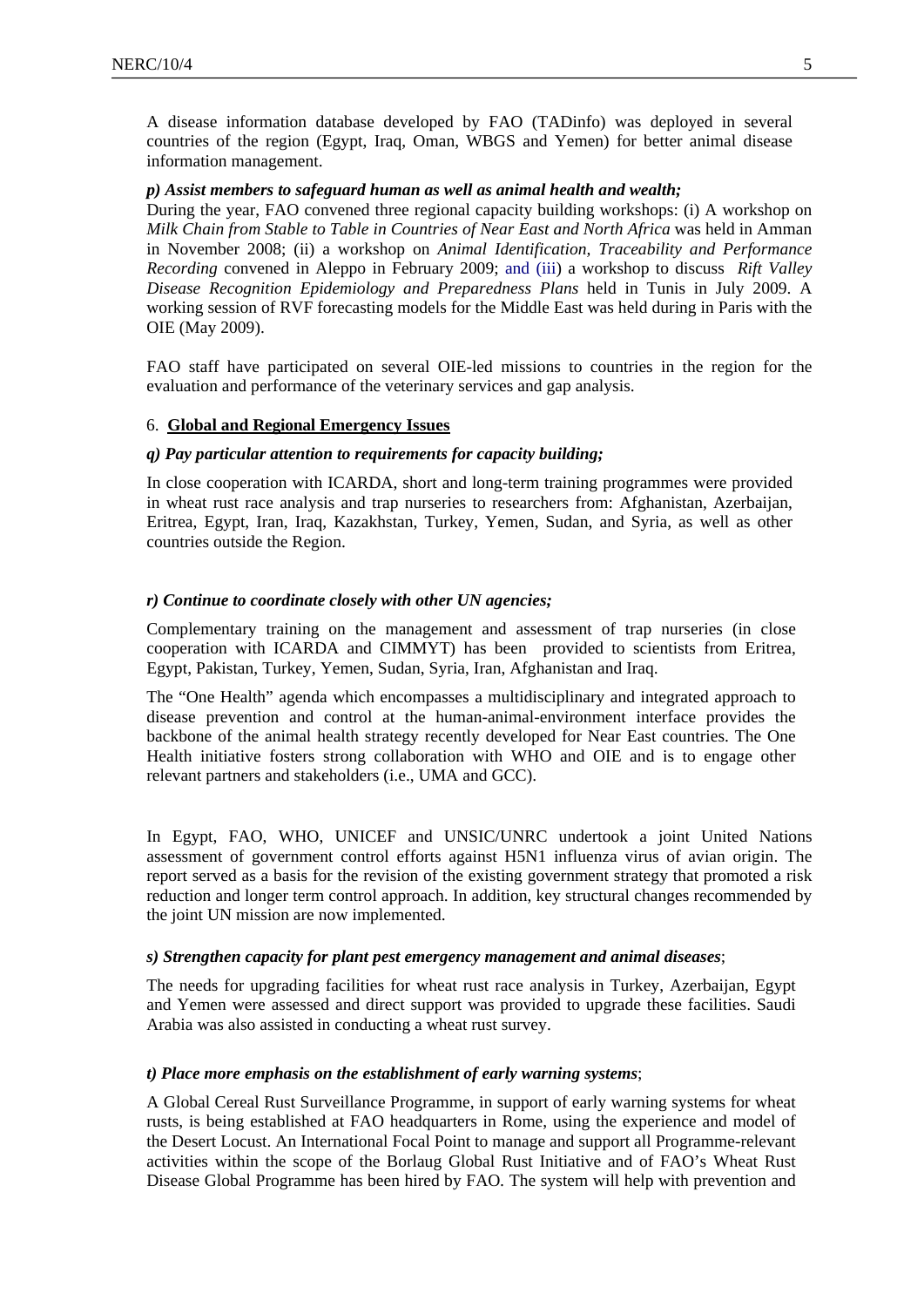disease management of Ug99 and other threatening wheat rusts. In animal health, the Global Early Warning System (GLEWS) for transboundary animal diseases and zoonoses based in FAO Headquarters provides support to the region through early warning messages and forecasting analyses.

#### *u) Closely monitor the impact of emergency intervention programmes.*

Support to surveillance has been provided to all concerned countries through the purchasing and distribution of several GPS units for use in national surveys. This was in addition to the direct financial and technical support provided during field surveys.

## **III. SUMMARY OF OTHER ACTIVITIES IMPLEMENTED DURING 2008-09**

7. Within the broader Regional Thematic Priorities as identified by the FAO Regional Conference for the Near East and its Regional Commissions, FAO continued to fulfill its core functions of monitoring and assessment of long-term and medium-term trends and perspectives; assembly and provision of information, knowledge and statistics; development of international instruments, norms and standards; providing policy and strategy options and advice; technical support to promote technology transfer and build capacity, advocacy and communication; interdisciplinarity and innovation; and partnerships and alliances.

8. The overall delivery of the FAO field programme in the Region during 2008-09 reached USD 100.9 million; which is 29 percent more than in 2006-07. More than 105 regional and national projects (excluding emergency and Tele-food projects) were operational in the region during the biennium, thereby providing support to countries in a wide range of priority areas in agriculture, food security, fisheries and forestry.

9. The major activities undertaken during the 2008-09 biennium are briefly summarized below under different technical areas of FAO work in the Region.

#### **Land and Water Resources**

10. **Scarcity of land and water resources** is a formidable challenge facing agriculture and food security in the Near East Region. In 2008-09, FAO continued its efforts to support countries in land and water development and in management for improved food security. Fao also sought to enhance agricultural productivity through sustainable development and the improved management of land and water resources. Consequently, more than 30 regional and country projects were implemented in the Region during 2008-09. The main achievements in this area during this biennium included:

- Capacity development in the management of irrigation modernization;
- Support to strengthen water management capacities for improved productivity intensification and diversification of agricultural production systems. Specialized technical assistance and policy advice was provided to Egypt, Lebanon, Morocco, Saudi Arabia and West Bank and Gaza Strip (WBGS);
- Technical assistance was provided to enhance countries' capacity to formulate and implement drought mitigation and preparedness strategies. Assistance included capacity building support for the implementation of the National Drought Strategy in Syria; the launching of a "Drought Mitigation Plan for the West Bank and Gaza Strip; and promoting the inclusion of drought measures within the framework of several on-going projects in the Region. A *Manual on Guidelines for Drought Mitigation and Preparedness Planning* was produced by RNE and widely distributed in the Region;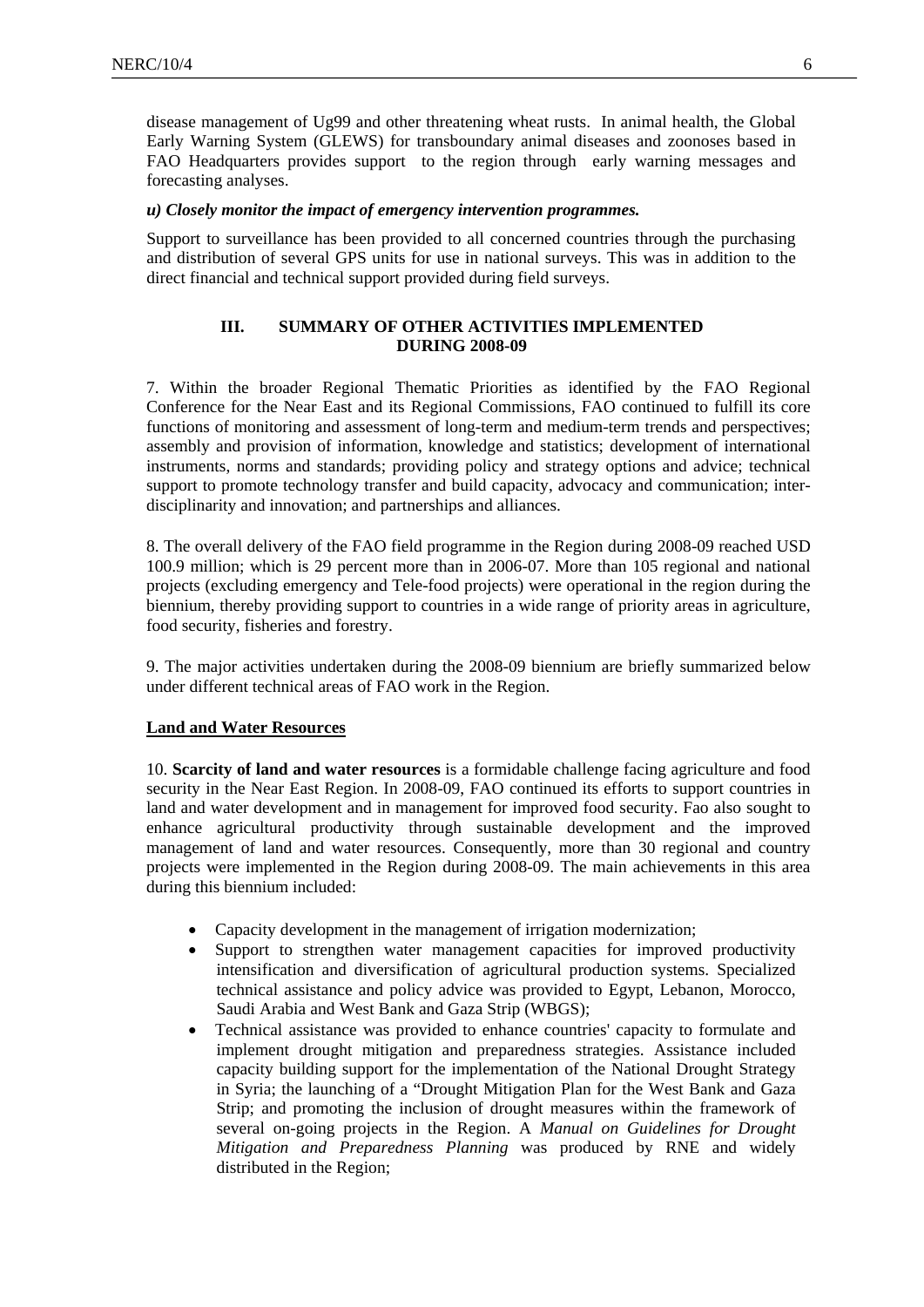- Policy advice and awareness-raising addressing issues on climate change and the future of agriculture and food security in the Near East;
- As part of the rehabilitation and recovery efforts in Iraq, FAO rehabilitated a number of irrigation and drainage projects, as well as several large-size capacity pumping stations used for irrigation and drainage purposes throughout the country. FAO is also heavily involved in developing an integrated framework of assistance to Iraq in the area of water resources;
- FAO provided support to Algeria and Tunisia in the identification of components in Globally Important Heritage Agricultural Systems in order to establish the basis for national and global recognition. The components of this project relate to the dynamic conservation and sustainable management of agricultural heritage systems and their associated biodiversity, knowledge systems and cultures;
- FAO also supported the assessment of Land Degradation in Dry Lands *(*LADA), as a tool to enable development of a database for an accurate and objective land management system. Tunisia has received training in the LADA system and in the future will be the platform to articulate the training of other countries in the Region soon;
- The development and dissemination of more than 15 publications on technical issues and guidelines, relating to Water and Land Management**.**

#### **Crop Production and Protection**

11. In response to Members' requests, FAO has supported national efforts to implement the Rotterdam Convention. Capacity building assistance was provided to member countries on Integrated Pest Management (IPM) and International Standards of Phytosanitary Measures (ISPM) as well as in Phytosanitary Capacity Evaluation (PCE). Saudi Arabia was assisted in assessing the use of pesticides in agriculture ,and Farmer Field Schools on IPM were established in Syria, Jordan, Lebanon, Egypt, the Palestinian Authority and Iran, and have been expanded into North Africa. FAO also assisted in the dissemination of a wide range of guidelines and other material relating to specifications for pesticides, pesticides management and IPM and their role in promoting crop quality in the Region.

12. Support in the techniques of rapid seed multiplication was provided to Egypt, Iraq, Oman and Yemen. Iraq was also given assistance in developing its national seed policy, which is considered a milestone in the country's agricultural growth in as much as it will provide a blueprint for the development of a genuine seed industry.

13. FAO provided support for the exchange of information and expertise on phytosanitary control policies and techniques across the Maghreb region. This included measures to strengthen surveillance of palm trees for Bayoud fungal infections in countries that are currently diseasefree, drawing on the experience of affected countries. One result has been the sensitization of member countries regarding the Red Palm Weevil and on measures to combat this pest through procedures such as surveillance and border controls along with import and export restrictions for dates and palm tree species. Similar efforts are underway to combat new diseases afflicting tomatoes.

14. Conservation agriculture was introduced in Egypt as a cropping system to deal with the rice straw problem. The solution has been to leave the straw as residue in the field and to adopt zero tillage technology which has proved most effective.

#### **Transboundary Animal Diseases**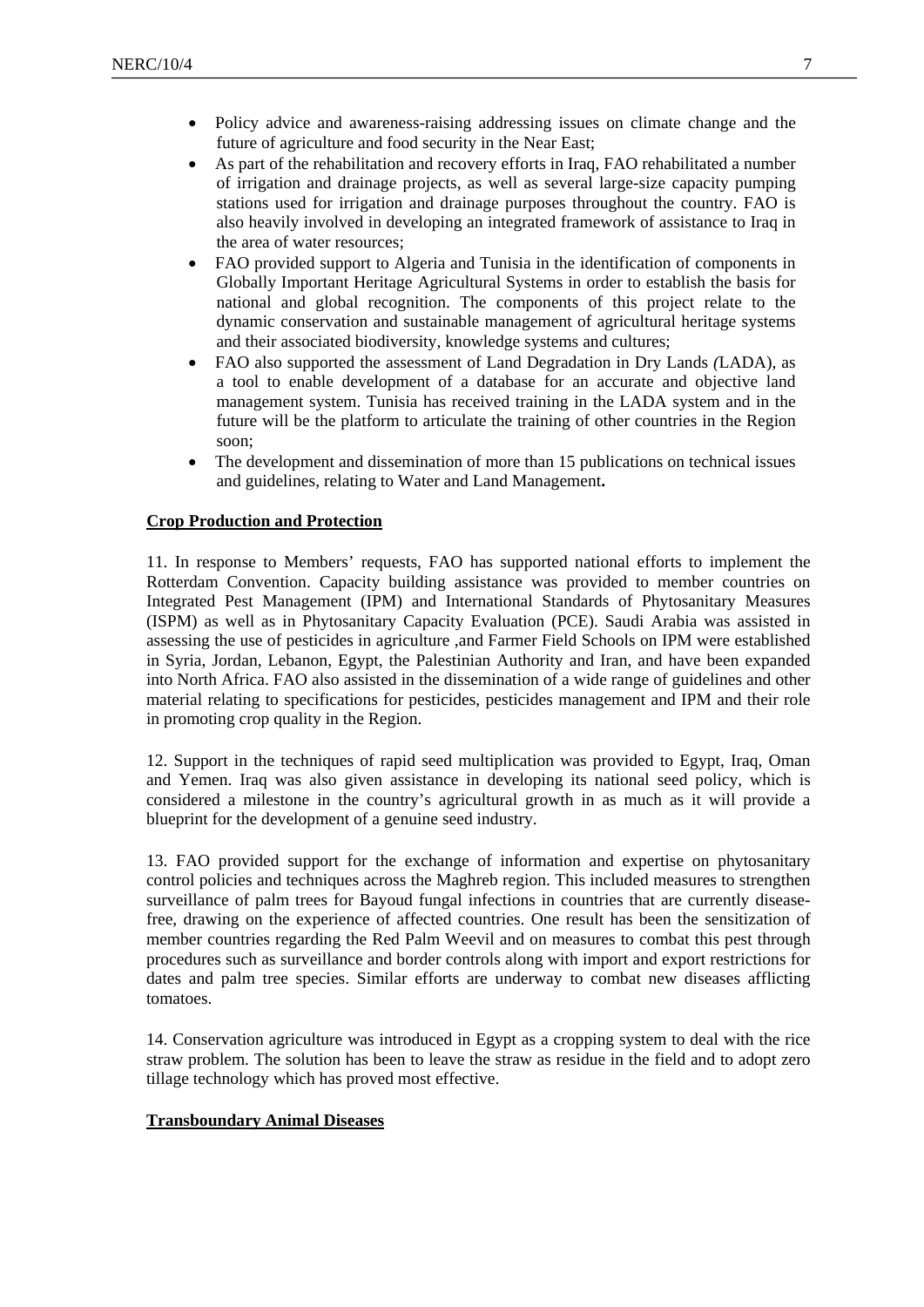15. Given the importance of the issue of HPAI in Egypt, FAO's ECTAD Unit in Egypt focused its attention in 2008-09 to its support to the government, providing technical advice and capacity building. Major achievements of the unit in Egypt in 2008-09 included:

- Better **detection and response** to HPAI outbreaks in poultry with HPAI detection rates progressively improving from 6 percent to 18 percent, and passive surveillance positive detection rates rising from 25 percent to 43 percent ;
- Improved o**n-farm biosecurity** and hygiene practices;
- Establishment of an **epidemio-surveillance** system;
- Promoting **policy dialogue and information/knowledge sharing**;
- Improved **coordination** between central and local veterinary services;
- Strengthened **institutional capacity** leading to faster times in confirmatory diagnosis of avian influenza A/H5N1 and outbreak reporting;
- Establishment of effective **laboratory network**. Laboratory data and genetic material shared on time with all relevant national and international partners and published on GeneBank.

16. Assessment and recommendations for Egypt's H5N1 avian influenza government efforts (FAO, WHO, UNICEF and UNSIC/UNRC) undertaken. The report served as a basis for the revision of the existing government strategy that promoted a risk reduction and longer term control approach.

17. Specific emergency TCP animal disease assistance has been provided to Egypt (FMD; EU funding) and Morocco (PPR).

#### **Desert Locust Control**

 18. In 2008-09, the Desert Locust Commission and EMPRES *(*Emergency Prevention System for Transboundary Animal and Plant Pests and Diseases) facilitated rapid responses to outbreaks of the Desert Locust in the Near East region. These rapid responses helped mitigate the impact of locust outbreaks.

19. Support was provided by the Desert Locust Commission and EMPRES to Member States in conducting survey and control operations, building capacities and in disseminating relevant information. Special attention was given to front-line countries (Djibouti, Egypt, Eritrea*,* Ethiopia, Oman, Saudi Arabia, Sudan, and Yemen along with northern Somalia) where technical assistance and information was provided for the formulation of regional and national action plans, early warning systems and in carrying out relevant surveys. Comprehensive and specialized training on surveys and control operations were provided to both front-line countries and others.

20. The Desert Locust Commission supported the implementation of joint border surveys between neighbouring countries and encouraged the exchange of expertise to enhance skills, and enable monitoring of inaccessible areas. The joint border surveys between Saudi Arabia and Yemen and between Egypt and Sudan represent an example.

21. The Commission also supported member countries in carrying out research to improve capacity in Desert Locust management. A large number of publications were prepared and disseminated by the Commission to all member countries.

## **Fisheries**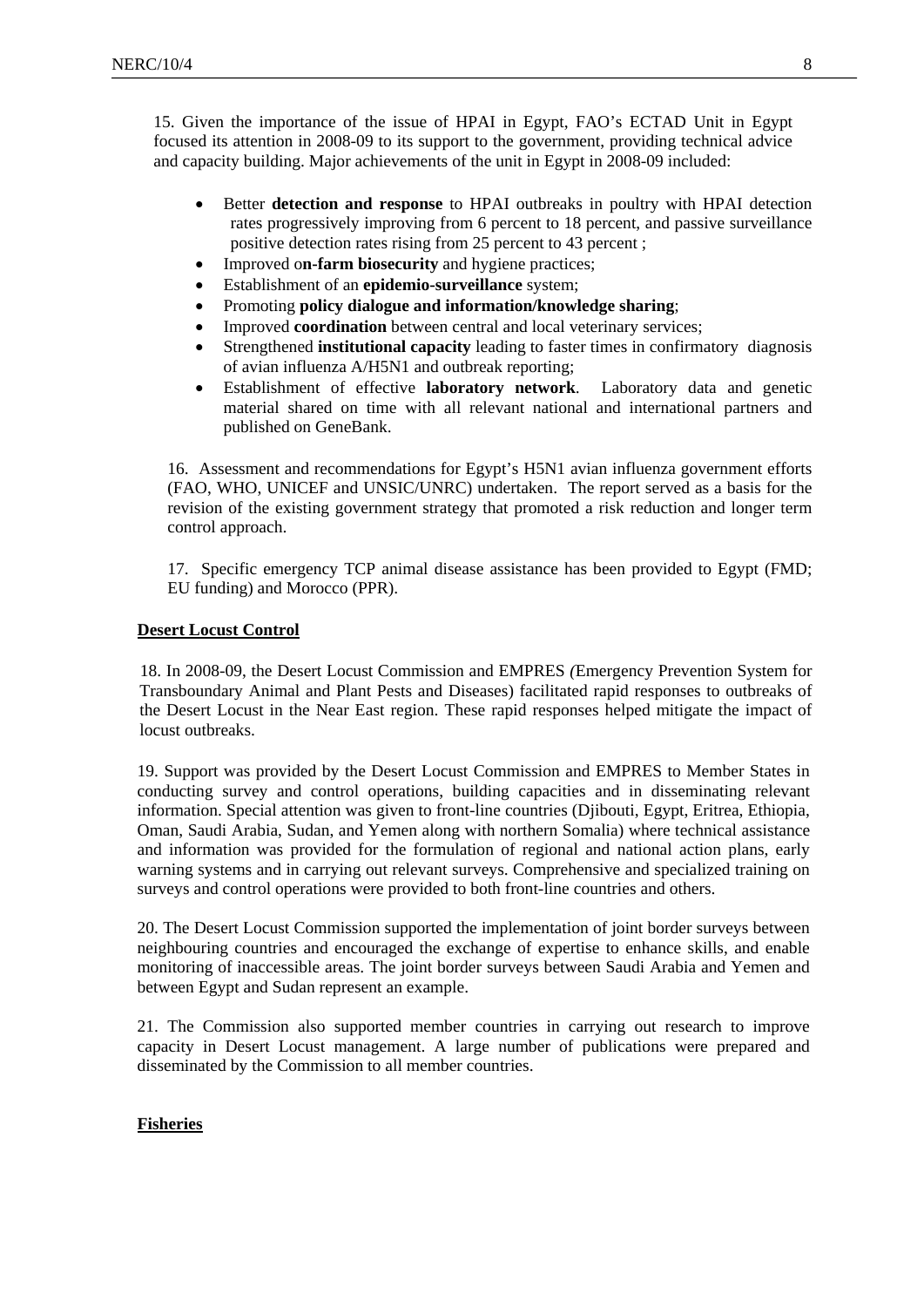22. FAO is assisting Member States in building regional cooperation that will help them to develop the scientific and institutional capacities needed for the implementation of the FAO Code of Conduct for Responsible Fisheries. FAO support was focused particularly on assisting the Regional Commission for Fisheries (Bahrain, Iran, I.R., Iraq, Kuwait, Oman, Qatar, Saudi Arabia, and the United Arab Emirates) in implementing its Biennial Fisheries and Aquaculture Workplans.

23. In the Red Sea and Gulf of Aden area, FAO held consultations with coastal states for the establishment of a Regional Fisheries Management Mechanism, a body that would then establish a Regional Fisheries Management Organization (RFMO) for the area. Moreover, FAO provided help to member countries seeking to jointly address common concerns and priorities through regional initiatives such as: *Adapting to Climate Change: the Ecosystem Approach to Fisheries and Aquaculture in the Near East and North Africa Region*, and *Fish Trade and Illegal, Unreported and Unregulated Fishing in the Near East and North Africa: Implication of Certification and Traceability Schemes for the Region*.

24. The regional dimension has been given particular emphasis in the Mediterranean area, largely through the formulation and implementation of a network of regional projects supporting sustainable fisheries development and involving up to 18 coastal countries including those Near East Members that are situated in the southern Mediterranean basin. As a result, some countries – in particular, Morocco and Tunisia – have seen improvement in their capacities. There has also been an increase in regional cooperation in fisheries stock management and in the protection and conservation of marine aquatic halieutic resources (for example, the COPEMED, ARTFIMED and MEDSUDMED projects). Morocco received further support involving elaboration of the terms of reference for a survey on the modernization of its fishing fleet while Tunisia was given assistance in acquiring frigorific refrigeration equipment for nine fishing ports and the establishment of a relevant maintenance system.

## **Nutrition and Consumer Protection**

 25. FAO continued providing technical assistance to enhance the effective participation of Member States in *Codex Alimentarius* and in the implementation of the latter's recommendations, guidelines and standards. This was done through FAO support to the Codex Coordinating Committee for the Near East and through the organization of capacity building workshops in the Codex sector. Not surprisingly, then, the Technical Assistance Projects (TCP) in the Region have focused on strengthening Morocco and Tunisia's institutional capacities in food safety and, in particular, on the introduction of quality control labels linked to origin. Tunisia has also received assistance through another TCP in the elaboration of a strategy of quality promotion and of marketing for agriculture products. Lebanon is being helped, through a GCP project, to improve the quality, production and marketing of its agricultural products, with a heavy emphasis being given to improving the capacity of national staff and producers in safety and quality control for agricultural produce and products. Another aspect of this project involves the modernization of the country's food inspection system.

26. Nutritional assistance to member countries has continued with the development of Food Based Dietary Guidelines**.** Following the joint efforts of FAO and WHO in this field that led to the establishment in 2007 of Regional Food Based Dietary Guidelines, FAO/RNE assisted the Gulf Corporation Countries (GCC), that is Saudi Arabia, Kuwait, Bahrain, Qatar, the United Arab Emirates and the Sultanate of Oman, in building their capacities to accelerate the process of establishing national food based dietary guidelines. Egypt was also assisted through a TCP project in building a Food Security Information and Mapping System**.** This helped national staff to develop capacity in undertaking rapid assessments of household food and nutrition security.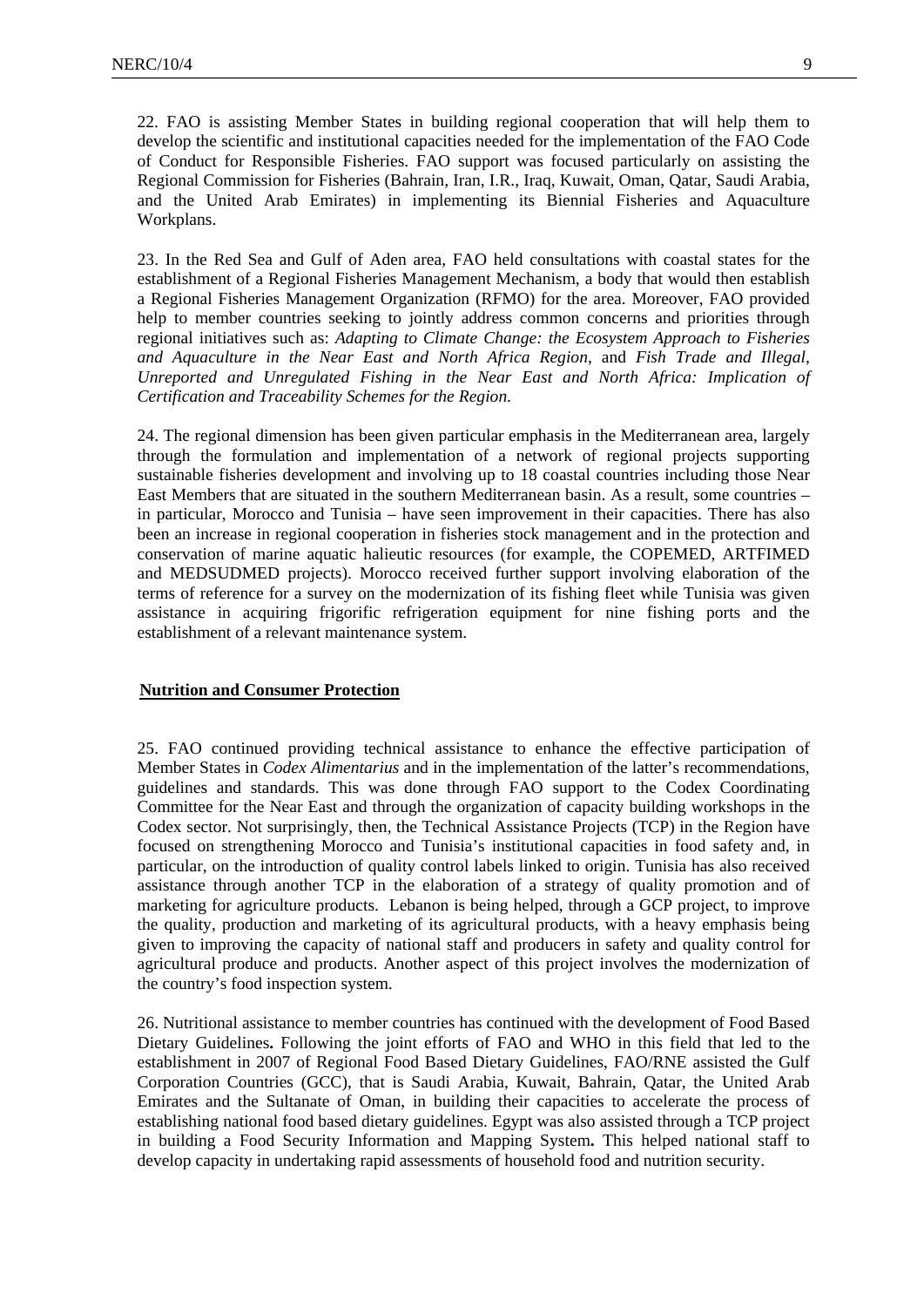#### **Forestry**

27. FAO provided support to member countries through field projects and meetings on issues including: forest policy, sustainable forest management, national forest programmes, wildlife protected areas, forest fires, bio-energy and climate change.

28. FAO prepared a set of Guidelines for Forest Policy Development, focusing on forest policies, legislation and institutions. FAO also provided support, through the TCP programme, for the implementation of a national forest policy in Egypt, Jordan, Morocco and Syria*.* Furthermore, FAO supported the implementation of a forestry sanitary control system in Morocco and the development of tools and mechanisms to promote private investments in forestry as well as comanagement of forests and rangelands in Tunisia*.* It also provided assistance to five countries (Jordan, Morocco, Sudan, Tunisia and Yemen) designed to strengthen capacity and to boost the increased involvement of stakeholders in the planning and implementation of those countries' national forest programmes.

29. Considering that the Near East Region is particularly prone to climate change risks, FAO, in collaboration with the University of Alexandria in Egypt, launched a study on Forests and Climate Change in the Region that was scheduled for discussion by the Near East Forestry Commission during Near East Forestry Week in Hammamet, Tunisia in April 2010.

30. To strengthen national capacities and promote collaboration and the sharing of information and knowledge in the region, during 2008-09 FAO organized several regional workshops: on forests and fire management; wildlife and protected areas management; bio-energy plantations (oil trees), forests and water.

31. On resources managements, FAO worked together with an Expert Group from the Region and with partner regional organizations on the development of a set of regional guidelines on *Best Forestry Practices in Arid and Semi-arid Zones*. The Near East Task Force of the Forestry Commission recommended that the Expert Group be transformed into a Regional Arid Zone Forestry Network that in the future will play an active advisory role in the implementation and follow-up of these guidelines.

32. In collaboration with the UN Commission to Combat Desertification and the Mountain Partnership Secretariat, FAO is preparing a publication (for release in 2010) focusing on issues related to the sustainable management of arid and semi-arid mountain ccosystems.

33. The last meeting of the Forestry Commission's Near East Task Force recognized that the field programme in the region has been running out of steam. It was therefore strongly recommended that possibilities of mobilizing greater regional resources should be explored including financing through Unilateral Trust Fund (UTF) projects as currently is happening in Morocco and Tunisia.

## **Agriculture and Food Security Information Systems**

34. Assistance was provided to 13 member countries for developing their capacities in agricultural statistical systems measuring food security information and prices as well as in using tools such as Country STAT and other modern methodologies of agriculture census. More specialized technical assistance in updating these systems was provided to Egypt, Iran and Lebanon. Support was provided to the Arab Organization for Agricultural Development (AOAD) in compiling and developing a complete metadata system and a Country STAT system with regional application.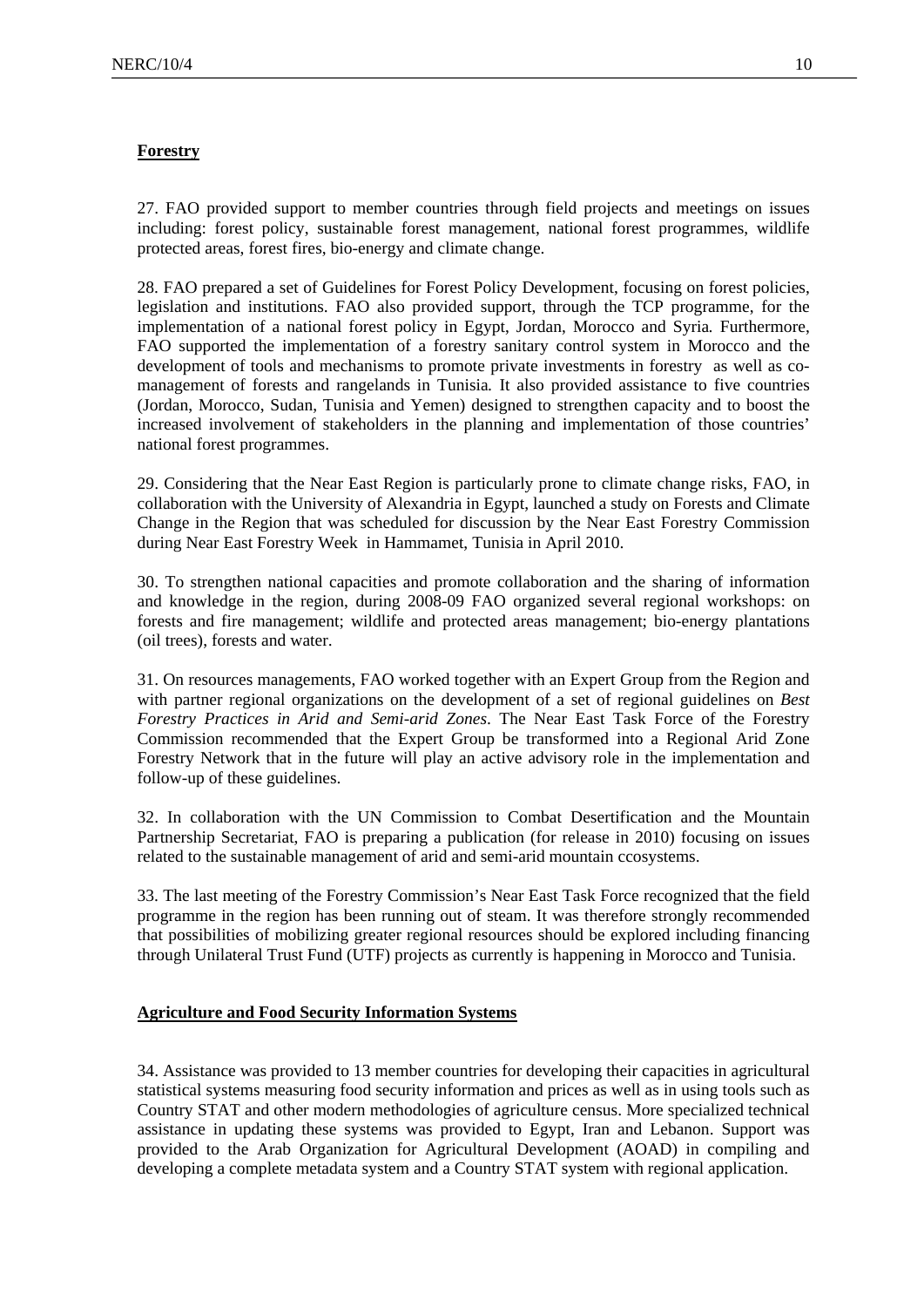35. FAO assisted countries in building national capacities for effective information management and knowledge exchange in the sector of rural and agricultural development. In the context of the Rural and Agricultural Development Communication Network (RADCON), support was provided to Egypt, Jordan, Oman and Syria. FAO also provided support to the region for the establishment of the Near East and North Africa Rural Agricultural Knowledge and Information Network (NERAKIN)**.** The latter boasts one regional gateway and 17 national knowledge and information portals that operate as a platform for knowledge sharing and collaboration for better regional networking. In addition, assistance was provided in building capacities in information and knowledge management within the Region's national agricultural research institutions. This was done in collaboration with the Association of Agricultural Research in Near East and North Africa (AARINENA), the Global Forum for Agricultural Research (GFAR), the Arab Organization for Agricultural Development (AOAD) and the International Center for Agricultural Research in Dry Areas (ICARDA). FAO also helped to promote, at a regional level, the pre-existing global programmes and initiatives designed to facilitate access to agricultural scientific information, to strengthen partnerships and everyday collaboration with key regional institutions and to implement national capacity building activities.

#### **Food and Agriculture Policy**

36. Policy assistance and capacity building remain an important area of concentration for FAO activities in the Near East Region. In 2008-2009, technical assistance focused on key priority issues in the Region, including the formulation of sustainable food and agriculture development strategies, water management and trade*.* 

37. During 2008-09, FAO provided assistance to Egypt, Saudi Arabia, Sudan and Yemen in formulating their long term food and agriculture development strategies (for the most part looking ahead to 2030). Egypt and Morocco received assistance in formulating a medium-term plan of action for the implementation of their agriculture development strategies. Support was also provided to the Syrian Arab Republic and the Islamic Republic of Iran for the formulation of a National Medium-Term Priority Framework. Iraq also was given help in developing a three-year, medium-term strategy for FAO assistance *From Emergency To Development***.** In addition, support was provided to the secretariat of the Arab Maghreb Union in designing a strategy for agriculture and rural development for the Maghreb Region.

38. Through its Initiative on Soaring Food Prices (ISFP), FAO provided policy advice along with technical and financial support to several countries in the Region in their attempts to cope with the soaring food prices of 2008. This included assessments of the magnitude of food prices changes, their implications for food security and the short and medium term actions needed to deal with the food price crisis. FAO has also provided farmers in Mauritania and Yemen with assistance in obtaining essential seeds and fertilizers. To address the long-term problem, FAO, in collaboration with the World Bank and IFAD, has prepared a regional study that outlines critical strategies for addressing the Region's vulnerability to price shocks.

39.. FAO helped Egypt strengthen its national capacities in the generation, analysis and utilization of food security information; specific assistance was provided for the design, implementation and monitoring of policies and programmes aimed at poverty reduction.

40. FAO continued to support the Near East and North Africa Regional Network for Agricultural Policy in exchanging information and strengthening national capacities in agriculture and food security policy related issues. Assistance was provided both to non-WTO member countries in the Region on agriculture-related aspects of their preparatory work for accession to WTO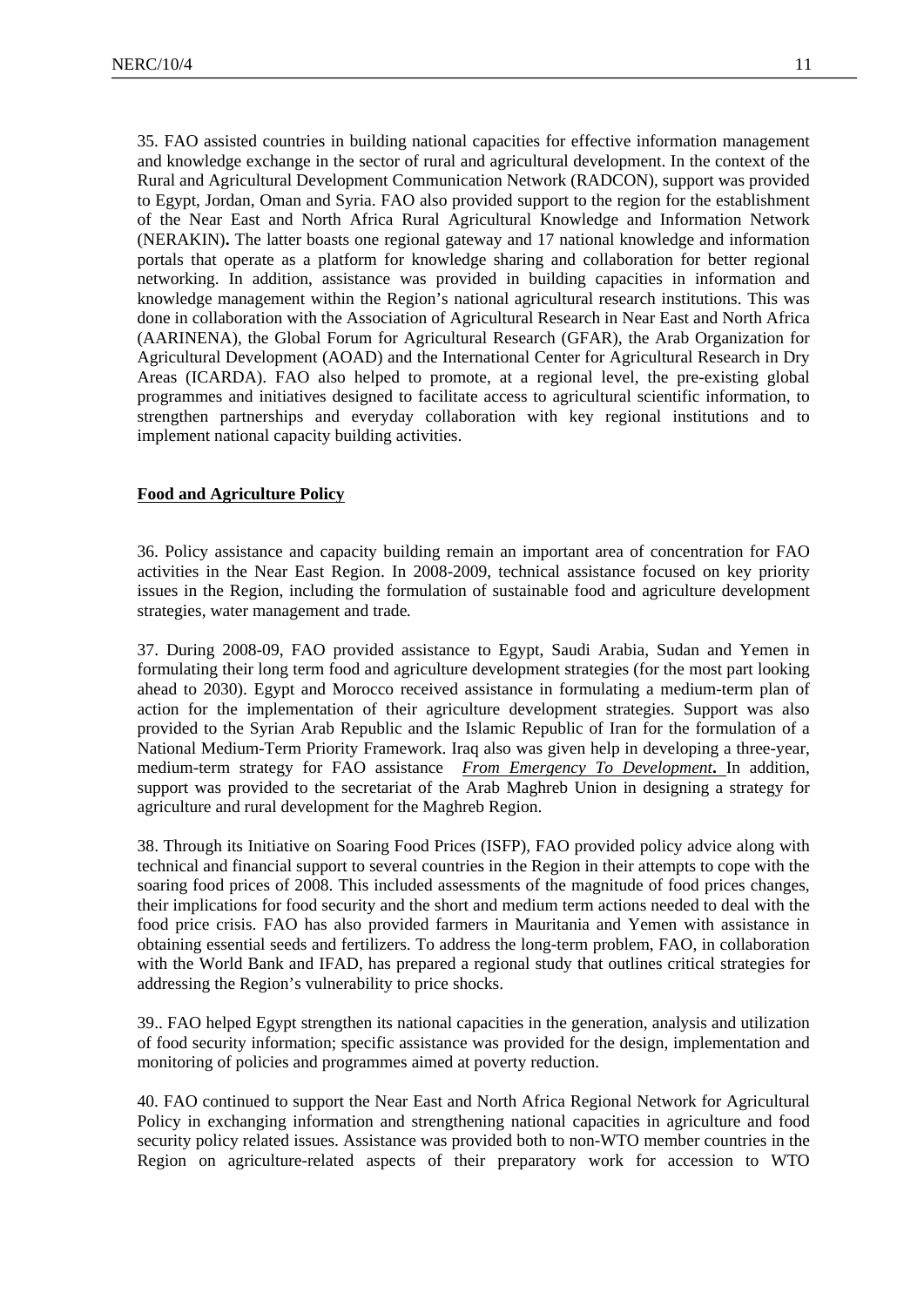41. Support in the formulation and implementation of policies relating to the UN Development Assistance Framework was provided to Egypt, Iran, Iraq, Jordan, Morocco, Syria and Tunisia. Through the implementation of two joint UN-FAO programmes, FAO provided assistance to Morocco with regard to activities related to the fight against gender violence and to Tunisia for policies designed to deal with youth employment.

42. Policy advice was provided to several countries in the region, particularly on the priority issues of water and trade. Examples included: qat production and policy options for water saving in Yemen; policy options for fodder crops in the Al-Batinah area in the Sultanate of Oman; and a national programme for food security in Syria. As part of a comprehensive UN programme (US\$90 million) in Iraq, FAO is providing support to promote private sector development and public sector modernization. A comparative situation analysis on the impact of supermarkets on small and medium sized farms was undertaken in Morocco and Tunisia. This led (in 2009) to the introduction of value chain concepts in a joint UNFPA-UNIDO-FAO Programme proposal.

## **Emergency and Rehabilitation Activities**

43. FAO continued assisting countries in their attempts to prevent, mitigate, prepare for and respond to food and agricultural emergencies. FAO's Emergency and Rehabilitation Programmes are being implemented in Iraq, Lebanon, Syria, West Bank and Gaza Strip and Yemen. In addition, several regional transboundary plant pest and animal disease control programmes were implemented. Additionally, FAO has responded to the scale and complexity of disasters in the Near East by providing technical support to rebuild agricultural based livelihoods as well as seed supplies and tools.

44. In 2008-2009, FAO had a portfolio of 18 operationally-active emergency projects in Iraq, with a delivery of more than USD 30 million. The focus was on the promotion of employment generation through cottage industries and micro-enterprises such as dairy processing and beekeeping, on restoring food safety and food processing capacity, on the resumption of fish farming and the commercial fish industry, on rehabilitation of the seed industry and the date palm sector and on strengthening the capacity of veterinary services for disease control.

45. In 2009, FAO assisted the Iraqi Government in formulating a Joint Programming Strategy for the Rehabilitation of Iraq's Marshlands. The programme aims at assisting the marshlands people and supporting agriculture production and other post production activities in the area, in particular fisheries, horticulture, livestock, agro-industries, GIS applications and food safety.

46. In the West Bank and Gaza, FAO has devoted time and energy to the rehabilitation and revitalization of the agricultural sector, and has implemented multi-disciplinary projects valued at about USD 14 million, funded by the Governments of Austria, Belgium, Canada, Italy, Japan, Norway, Spain and Sweden and the Qatar Charity. More than 12 500 households, or 80 000 people, have directly benefited from FAO projects, with special attention being paid to femaleheaded households and the most vulnerable farmers, herders and fishers. Successful projects include: helping women establish home gardens and livestock production units; improving water efficiency by installing grey-waste water treatment units and drip irrigation systems in home gardens and farms; providing training in meeting international standards in good agricultural practices; training women in food processing and packaging; working with youth through Junior Farmer Field and Life Skills Schools that teach agricultural and life skills; developing capacity to cope with avian influenza outbreaks; and building feed centers.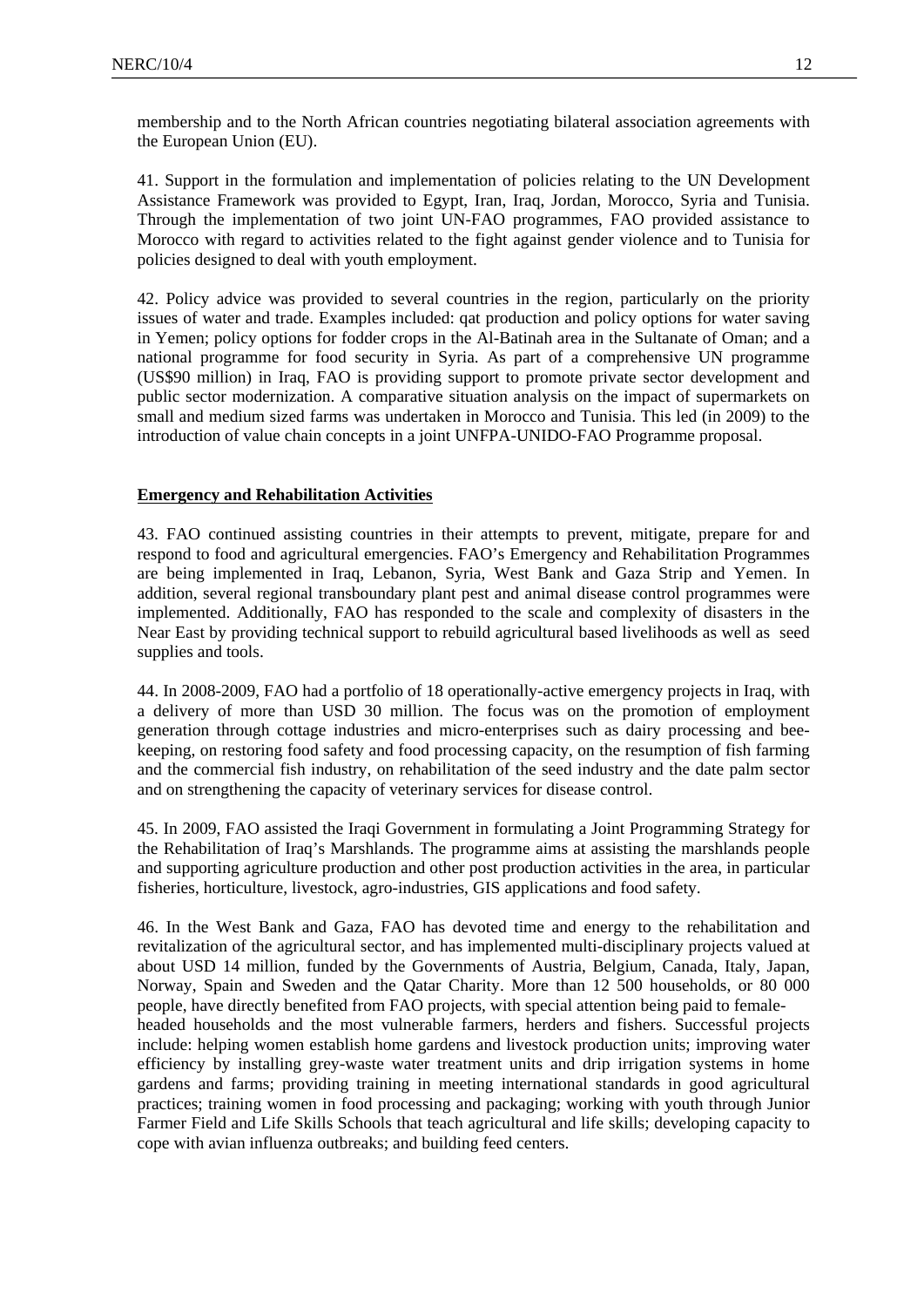47. FAO played an important role in the Early Recovery of the agriculture sector in Lebanon by providing rural farming communities with much-needed technical and financial support. During 2008-09, five active emergency projects were operational in the country, with a value of USD 8.4 million. FAO has helped to improve the food security, nutritional and economic status of lowincome rural families by helping increase harvest yields and animal production. Other assistance involved the introduction of new agriculture technologies for the increased production of vegetables, cheeses, yoghurt and milk.

48. Following the second consecutive drought in 2008/09 in Syria, which has seriously impacted crop and livestock production, FAO led a Joint Assessment UN Mission and supported the government's efforts to restore food production and to safeguard agricultural livelihoods. Projects amounting to USD 1.8 million were implemented in 2008 and about USD 3.5 million in 2009.

49.. In Yemen, FAO is running three emergency projects as part of the UNFPA Humanitarian Response Plan, for a total of US\$11.8 million, to address immediate needs in the agricultural sector. Their aim is to provide time-critical agricultural inputs to the worst-affected families. In addition, FAO is conducting an avian influenza response programme (USD 0.4 million), and a seed supply programme designed to repair the damages of the floods that in 2008 devastated part of the country (USD 0.5 million). It is also implementing a project for supporting livestock ownership by internally displaced persons. More recently, FAO has been actively involved in the preparation of the Humanitarian Response Plan 2010.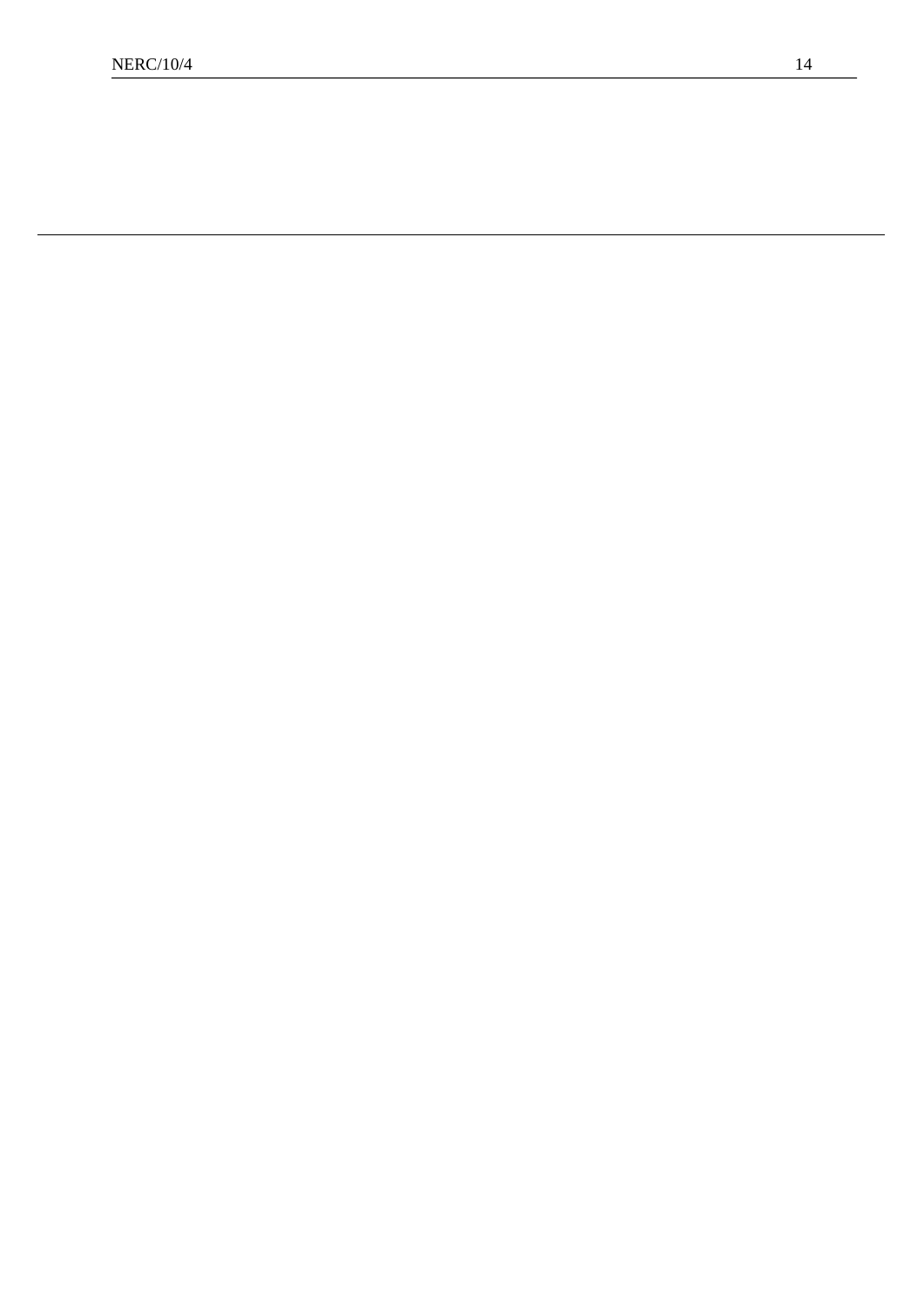| Table 1: Undernourishment in the Near East (1990-92 to 2005-07) |                             |             |             |         |                                                  |             |             |             |                                                         |                          |                          |         |
|-----------------------------------------------------------------|-----------------------------|-------------|-------------|---------|--------------------------------------------------|-------------|-------------|-------------|---------------------------------------------------------|--------------------------|--------------------------|---------|
| Country                                                         | Total population (millions) |             |             |         | Number of people<br>undernourished<br>(millions) |             |             |             | Proportion of undernourished in total<br>population (%) |                          |                          |         |
|                                                                 | 1990-<br>92                 | 1995-<br>97 | 2000-<br>02 | 2005-07 | 1990<br>$-92$                                    | 1995-<br>97 | 2000-<br>02 | 2005-<br>07 | 1990-<br>92                                             | 1995-<br>97              | 2000-<br>02              | 2005-07 |
| Algeria                                                         | 25.9                        | 28.7        | 31.0        | 33.4    | ns                                               | 1.5         | 1.4         | ns          |                                                         | 5                        | 5                        |         |
| Azerbaijan                                                      | 7.3                         | 7.9         | $8.2\,$     | 8.5     | 2.0                                              | 2.2         | 0.9         | ns          | 27                                                      | $27\,$                   | 11                       |         |
| Cyprus                                                          | 0.7                         | 0.7         | 0.8         | 0.8     | ns                                               | $\rm ns$    | $\rm ns$    | ns          |                                                         |                          |                          |         |
| Djibouti                                                        | 0.6                         | 0.6         | 0.7         | 0.8     | 0.3                                              | 0.3         | 0.3         | 0.2         | 60                                                      | 50                       | 40                       | 28      |
| Egypt                                                           | 59.1                        | 65.1        | 71.5        | 78.6    | ns                                               | ns          | ns          | ns          | $\overbrace{\phantom{13333}}$                           | $\overline{\phantom{0}}$ |                          |         |
| Iran                                                            | 58.0                        | 63.2        | 67.7        | 71.6    | ns                                               | ns          | ns          | ns          |                                                         |                          |                          |         |
| Jordan                                                          | 3.5                         | 4.4         | 5.0         | 5.8     | ns                                               | 0.2         | ns          | 0.1         |                                                         | 5                        | $\sqrt{5}$               |         |
| Kuwait                                                          | 2.1                         | 1.8         | 2.3         | 2.8     | 0.4                                              | 0.1         | 0.1         | 0.1         | 20                                                      | 5                        | $\sqrt{6}$               | 5       |
| Kyrgyzstan                                                      | 4.4                         | 4.7         | 5.0         | 5.3     | 0.8                                              | 0.6         | 0.9         | 0.6         | 17                                                      | 13                       | 17                       | 10      |
| Lebanon                                                         | 3.1                         | 3.6         | 3.8         | 4.1     | ns                                               | ns          | ns          | ns          |                                                         |                          |                          |         |
| Libya                                                           | 4.5                         | 4.9         | 5.5         | 6.0     | ns                                               | ns          | ns          | ns          |                                                         |                          |                          |         |
| Malta                                                           | 0.4                         | 0.4         | 0.4         | 0.4     | ns                                               | ns          | ns          | ns          |                                                         |                          |                          |         |
| Mauritania                                                      | 2.0                         | 2.3         | 2.7         | 3.1     | 0.2                                              | 0.2         | 0.2         | 0.2         | 12                                                      | 9                        | $\,8\,$                  | $\tau$  |
| Morocco                                                         | 25.3                        | 27.3        | 29.2        | 30.9    | 1.5                                              | 1.6         | 1.6         | ns          | 6                                                       | $6\,$                    | 6                        |         |
| Pakistan                                                        | 118.8                       | 133.8       | 151.7       | 169.5   | 29.6                                             | 26.9        | 36.1        | 43.4        | 25                                                      | 20                       | 24                       | 26      |
| Saudi Arabia                                                    | 16.7                        | 18.7        | 21.4        | 24.1    | ns                                               | ns          | ns          | ns          |                                                         |                          |                          |         |
| Sudan                                                           | 27.8                        | 31.7        | 35.7        | 39.6    | 10.8                                             | 9.3         | 9.9         | 8.8         | 39                                                      | 29                       | 28                       | 22      |
| Syria                                                           | 13.1                        | 15.0        | 17.0        | 19.8    | ns                                               | ns          | ns          | ns          | $\overbrace{\qquad \qquad }^{}$                         |                          | $\overline{\phantom{0}}$ |         |
| Tajikistan                                                      | 5.4                         | 5.9         | 6.2         | 6.6     | 1.8                                              | 2.4         | 2.9         | 2.0         | 3                                                       | 42                       | 46                       | 30      |
| Tunisia                                                         | 8.4                         | 9.1         | 9.5         | 10.0    | ns                                               | ns          | ns          | ns          |                                                         |                          |                          |         |
| Turkey                                                          | 57.1                        | 62.3        | 67.4        | 72.1    | $\bf ns$                                         | $\rm ns$    | $\rm ns$    | $\rm ns$    |                                                         | $\overline{\phantom{0}}$ |                          |         |
| Turkmenistan                                                    | 3.8                         | 4.3         | 4.6         | 4.9     | 0.3                                              | $0.4\,$     | 0.4         | 0.3         | 9                                                       | 9                        | $\overline{9}$           | 6       |
| $_{\rm UAE}$                                                    | 2.0                         | 2.6         | 3.4         | 4.2     | ns                                               | $\bf ns$    | $\rm ns$    | $\rm ns$    |                                                         |                          |                          |         |
| Yemen                                                           | 12.9                        | 16.1        | 18.7        | 21.6    | 3.8                                              | 5.0         | 5.7         | 6.7         | 30                                                      | 31                       | 31                       | 31      |
| <b>Total Near</b><br>East                                       | 501.3.                      | 562.0       | 623.5       | 687.3   | 69.9                                             | 76.6        | 88.3        | 92.9        | 14                                                      | 14                       | 14                       | 14      |

*Source: FAO SOFI 2010* 

\* Latest report period refers to 2005–07 estimates and the baseline refers to 1990–92. For countries that did not exist during the baseline period, the 1990-92 proportion of undernourished is based on 1993-95 and the number of undernourished is based on their 1990-92 population.

\* Bahrain, Oman and Qatar, for which there were insufficient data, are not included in the list of countries in this table.

\* Although not listed separately, provisional estimates for Afghanistan, Iraq and Somalia have been included in the regional aggregates.

## **Key**

Proportion less than 5% of undernourished

0.0 Zero or less than half the unit shown